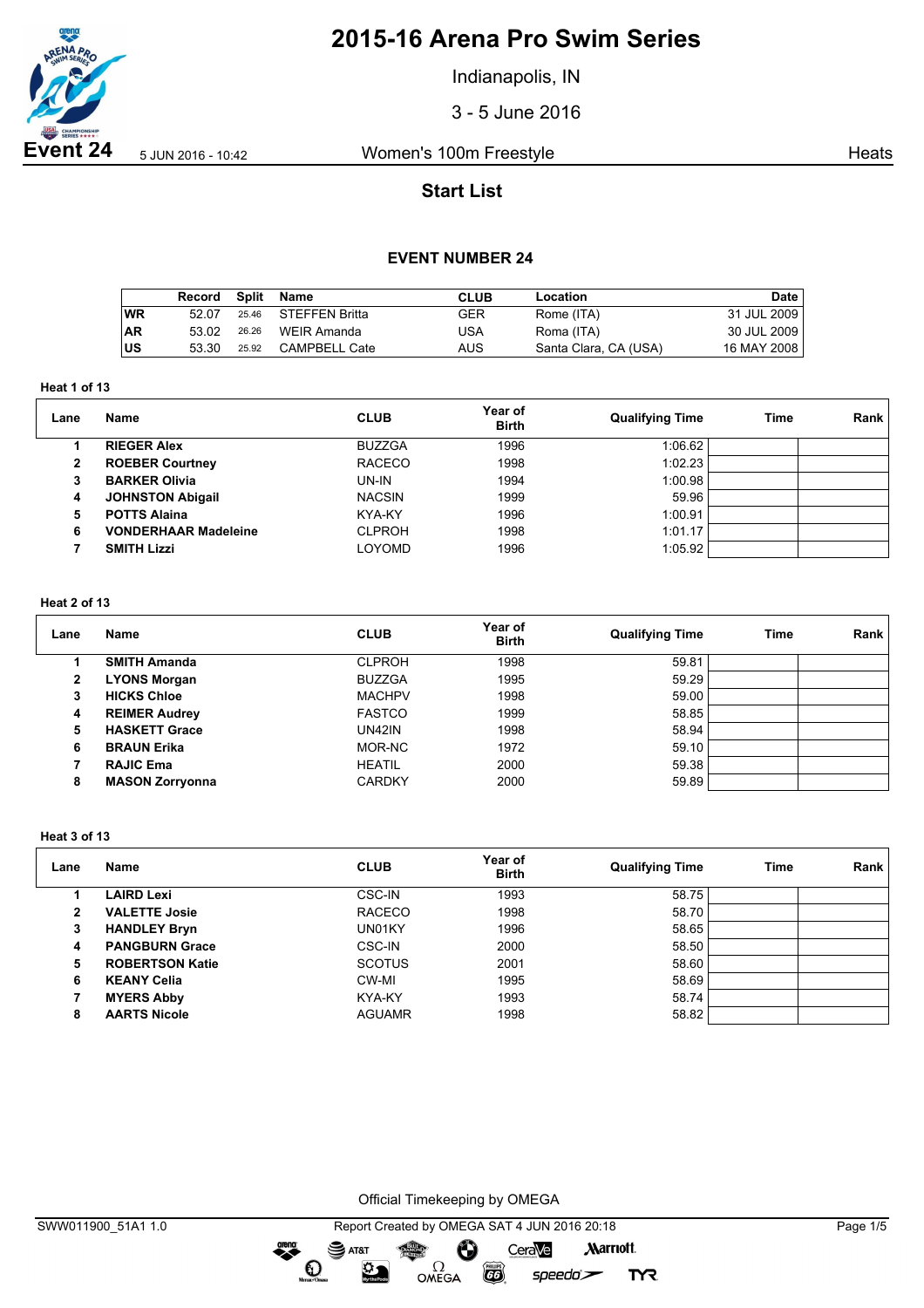

Indianapolis, IN

3 - 5 June 2016

**Event 24** 5 JUN 2016 - 10:42 Women's 100m Freestyle **Heats** Heats

# **Start List**

## **EVENT NUMBER 24**

**Heat 4 of 13**

| Lane | <b>Name</b>               | <b>CLUB</b>   | Year of<br><b>Birth</b> | <b>Qualifying Time</b> | Time | Rank |
|------|---------------------------|---------------|-------------------------|------------------------|------|------|
|      | <b>LECLAIR Ashley</b>     | UN-1KY        | 1996                    | 50.90                  |      |      |
| 2    | <b>DECOURSEY Gretta</b>   | ZSC-IN        | 1999                    | 50.73                  |      |      |
| 3    | <b>FULLENKAMP Nora</b>    | DR-OH         | 1998                    | 50.45                  |      |      |
| 4    | <b>CAMPBELL Elise</b>     | UN02OH        | 1994                    | 50.28                  |      |      |
| 5    | <b>JONES Iliana</b>       | <b>UMIZMV</b> | 1996                    | 50.37                  |      |      |
| 6    | <b>PATTERSON Margaret</b> | UN-1KY        | 1994                    | 50.62                  |      |      |
|      | <b>JENSEN Christie</b>    | <b>IST-IN</b> | 1996                    | 50.76                  |      |      |
| 8    | <b>CHICK Olivia</b>       | DR-OH         | 1998                    | 50.98                  |      |      |

#### **Heat 5 of 13**

| Lane | Name                        | <b>CLUB</b>   | Year of<br><b>Birth</b> | <b>Qualifying Time</b> | Time | Rank |
|------|-----------------------------|---------------|-------------------------|------------------------|------|------|
|      | <b>GEHRKE Madeleine</b>     | umizmv        | 1997                    | 50.19                  |      |      |
| 2    | <b>LONG Graceanne</b>       | UN-1KY        | 1996                    | 49.96                  |      |      |
| 3    | <b>FLICKINGER Hall</b>      | <b>ABSCGA</b> | 1994                    | 49.90                  |      |      |
| 4    | <b>JOHNSON Megan</b>        | UN39IN        | 1999                    | 58.36                  |      |      |
| 5    | <b>MUIR Fiona</b>           | UN01PV        | 1997                    | 49.83                  |      |      |
| 6    | <b>BECHTEL Christina</b>    | KYA-KY        | 1993                    | 49.92                  |      |      |
|      | <b>METZGER-SEYMOUR Erin</b> | umizmv        | 1995                    | 50.11                  |      |      |
| 8    | <b>HOUCK Abigail</b>        | UN-1KY        | 1995                    | 50.21                  |      |      |

### **Heat 6 of 13**

| Lane         | <b>Name</b>              | <b>CLUB</b>   | Year of<br><b>Birth</b> | <b>Qualifying Time</b> | <b>Time</b> | Rank |
|--------------|--------------------------|---------------|-------------------------|------------------------|-------------|------|
|              | <b>TROST Victoria</b>    | <b>UMIZMV</b> | 1994                    | 58.30                  |             |      |
| $\mathbf{2}$ | <b>MILLER Lauren</b>     | <b>NASAIN</b> | 1999                    | 58.19                  |             |      |
| 3            | <b>SCHULTZ Caroline</b>  | CSC-IN        | 1998                    | 58.13                  |             |      |
| 4            | <b>SELLERS Alexandra</b> | UN-1KY        | 1995                    | 57.99                  |             |      |
| 5            | <b>MAGNUSON Hannah</b>   | UN-1KY        | 1996                    | 58.06                  |             |      |
| 6            | <b>BROWN Cameron</b>     | LAK-KY        | 1997                    | 58.16                  |             |      |
|              | <b>EIBER Laurel</b>      | <b>ACESCO</b> | 1998                    | 58.25                  |             |      |
| 8            | <b>LOHMAN Kennedy</b>    | LAK-KY        | 1998                    | 58.36                  |             |      |

Official Timekeeping by OMEGA

 $\bullet$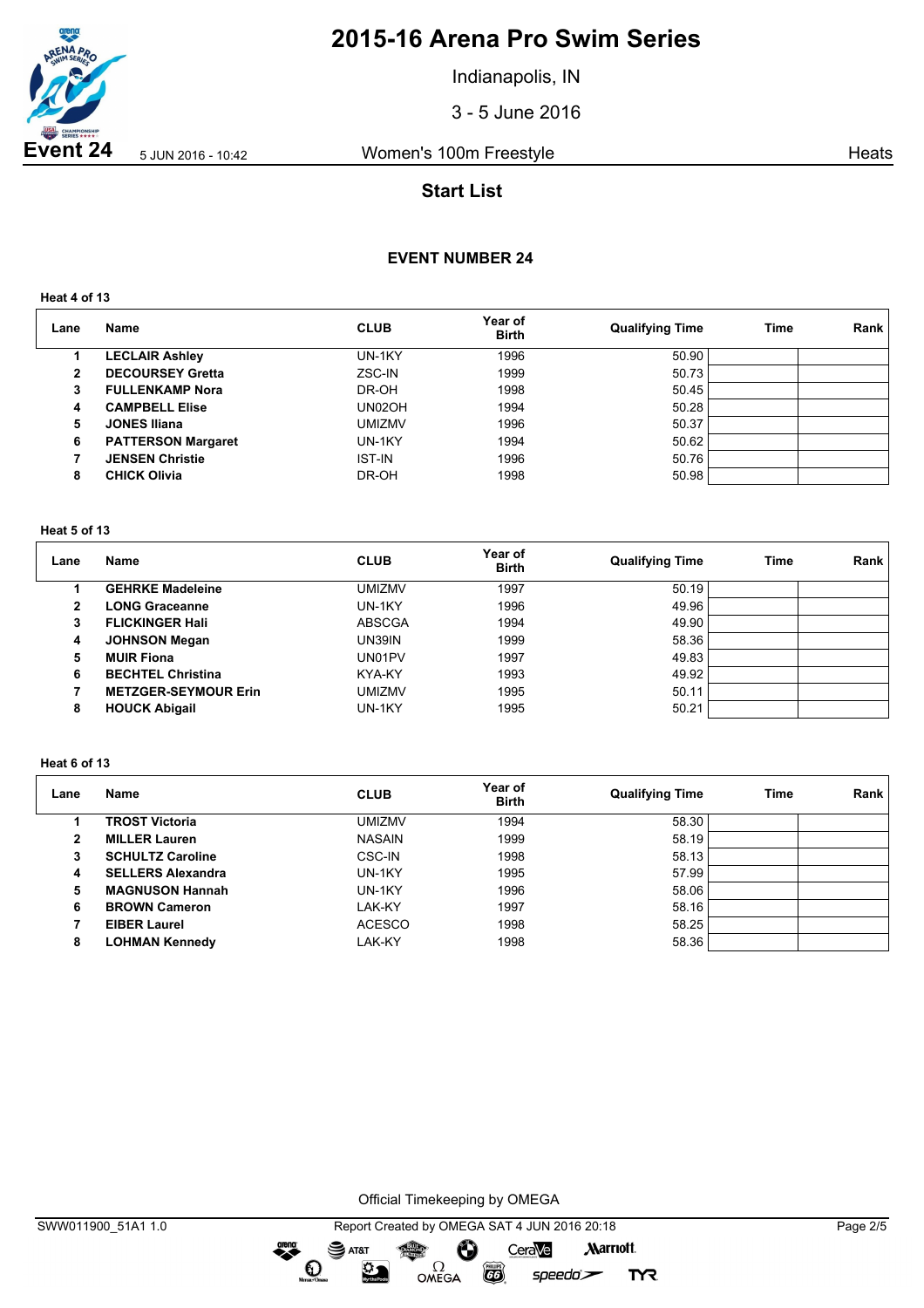

Indianapolis, IN

3 - 5 June 2016

**Event 24** 5 JUN 2016 - 10:42 Women's 100m Freestyle **Heats** Heats

# **Start List**

## **EVENT NUMBER 24**

**Heat 7 of 13**

| Lane | <b>Name</b>              | <b>CLUB</b>   | Year of<br><b>Birth</b> | <b>Qualifying Time</b> | Time | Rank |
|------|--------------------------|---------------|-------------------------|------------------------|------|------|
|      | <b>WEISS Emily</b>       | <b>CARDIN</b> | 2001                    | 57.89                  |      |      |
| 2    | <b>ROCKETT Alexandra</b> | <b>IST-IN</b> | 1995                    | 57.88                  |      |      |
| 3    | <b>BARTEL Zoe</b>        | <b>FASTCO</b> | 2000                    | 57.85                  |      |      |
| 4    | <b>RUIU Chiara</b>       | UN01GA        | 1992                    | 57.78                  |      |      |
| 5    | <b>MCINERNY Haley</b>    | KYA-KY        | 1997                    | 57.80                  |      |      |
| 6    | <b>CAMERON Emily</b>     | <b>ABSCGA</b> | 1994                    | 57.86                  |      |      |
|      | <b>ALBIERO Gabriela</b>  | <b>CARDKY</b> | 2002                    | 57.89                  |      |      |
| 8    | <b>MACLEAN Brittany</b>  | SO-US         | 1994                    | 57.94                  |      |      |

#### **Heat 8 of 13**

| Lane | Name                     | <b>CLUB</b>   | Year of<br><b>Birth</b> | <b>Qualifying Time</b> | Time | Rank |
|------|--------------------------|---------------|-------------------------|------------------------|------|------|
|      | <b>SMITH Kendall</b>     | CSC-IN        | 1997                    | 57.66                  |      |      |
| 2    | <b>PAN Angela</b>        | SO-US         | 1999                    | 57.55                  |      |      |
| 3    | <b>SKINNER Sophie</b>    | <b>CLPROH</b> | 1999                    | 57.47                  |      |      |
| 4    | <b>GOEDERS Anyamarie</b> | <b>MAKOIN</b> | 2000                    | 57.42                  |      |      |
| 5    | <b>FROST Madeline</b>    | CW-MI         | 1994                    | 57.43                  |      |      |
| 6    | <b>DRISCOLL Hannah</b>   | UN02CO        | 1995                    | 57.49                  |      |      |
|      | <b>FLEMING Anna</b>      | <b>SCOTUS</b> | 2000                    | 57.64                  |      |      |
| 8    | <b>CLEVENGER Robyn</b>   | <b>UN-1IN</b> | 1997                    | 57.69                  |      |      |

### **Heat 9 of 13**

| Lane | Name                  | <b>CLUB</b>   | Year of<br><b>Birth</b> | <b>Qualifying Time</b> | Time | Rank |
|------|-----------------------|---------------|-------------------------|------------------------|------|------|
|      | <b>WILSON Kristen</b> | KYA-KY        | 1991                    | 57.38                  |      |      |
| 2    | <b>MACNEIL Maggie</b> | SO-US         | 2000                    | 57.35                  |      |      |
| з    | <b>RAJIC Gabriela</b> | <b>IST-IN</b> | 1996                    | 57.32                  |      |      |
| 4    | <b>SIMPSON Kirsty</b> | <b>SCOTUS</b> | 1996                    | 57.18                  |      |      |
| 5    | <b>HAYDEN Rachel</b>  | <b>UMIZMV</b> | 1995                    | 57.19                  |      |      |
| 6    | <b>HOONG En Qi</b>    | SIN-US        | 1999                    | 57.32                  |      |      |
|      | <b>GROOMS Rachel</b>  | UN-1KY        | 1996                    | 57.36                  |      |      |
| 8    | <b>PASH Kelly</b>     | <b>CSC-IN</b> | 2001                    | 57.38                  |      |      |

Official Timekeeping by OMEGA

 $\overbrace{\phantom{1}}^{\text{mean}}$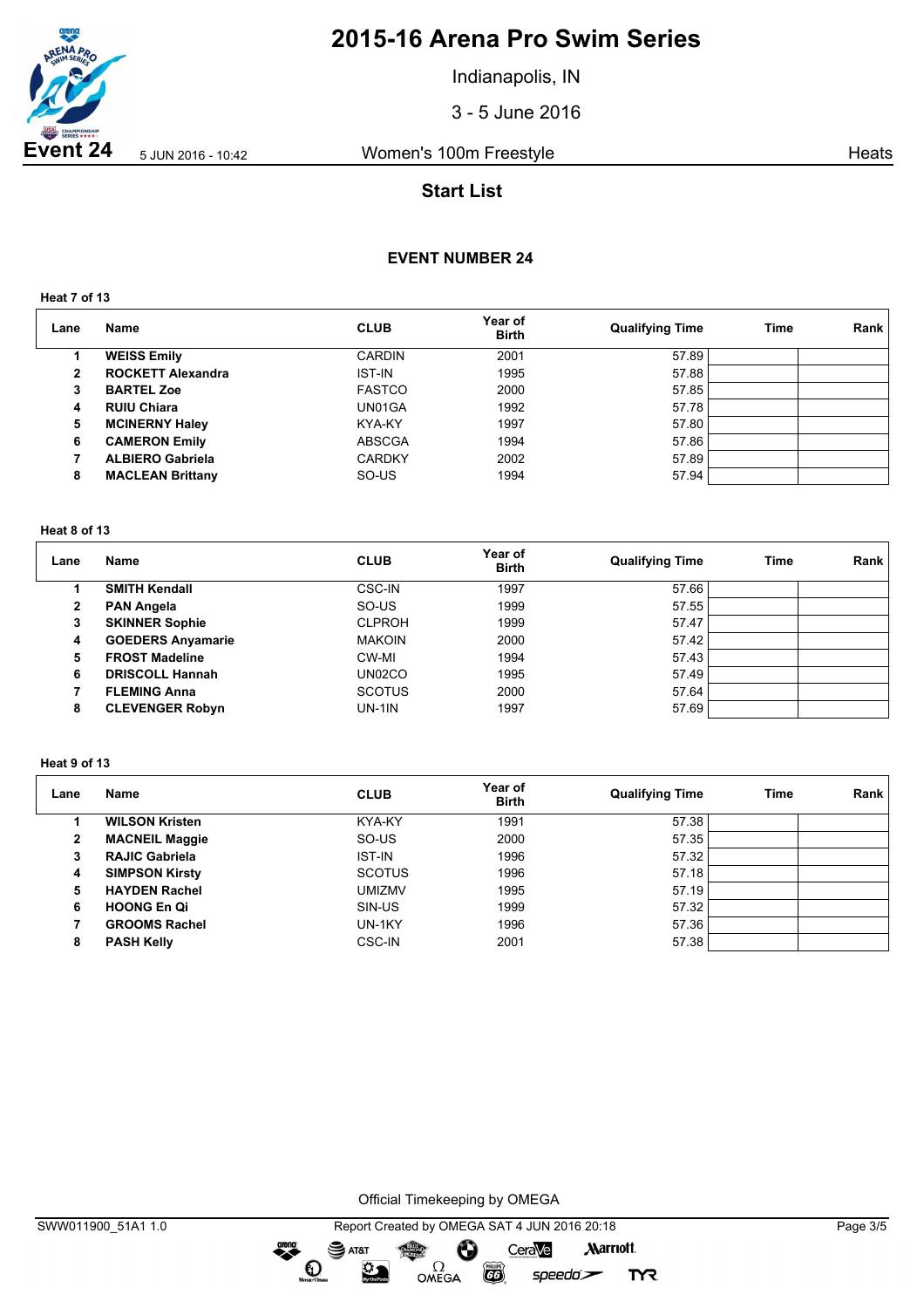

Indianapolis, IN

3 - 5 June 2016

**Event 24** 5 JUN 2016 - 10:42 Women's 100m Freestyle **Heats** Heats

# **Start List**

## **EVENT NUMBER 24**

**Heat 10 of 13**

| Lane | Name                           | <b>CLUB</b>   | Year of<br><b>Birth</b> | <b>Qualifying Time</b> | <b>Time</b> | Rank |
|------|--------------------------------|---------------|-------------------------|------------------------|-------------|------|
|      | <b>AULT Taylor</b>             | <b>RMDACA</b> | 1999                    | 57.13                  |             |      |
| 2    | <b>GOSS Kennedy</b>            | SO-US         | 1996                    | 56.91                  |             |      |
| 3    | <b>CHAN Shi Min Nur Marina</b> | SIN-US        | 1997                    | 56.87                  |             |      |
| 4    | <b>DELOOF Catherine</b>        | CW-MI         | 1997                    | 56.71                  |             |      |
| 5    | <b>BAUER Brooke</b>            | LAK-KY        | 1997                    | 56.85                  |             |      |
| 6    | <b>BAKER Hannah</b>            | <b>MACHPV</b> | 1998                    | 56.91                  |             |      |
|      | <b>RAAB Meaghan</b>            | NAC-SE        | 1996                    | 57.08                  |             |      |
| 8    | <b>NORDIN Emma</b>             | <b>CSC-IN</b> | 1999                    | 57.17                  |             |      |

#### **Heat 11 of 13**

| Lane | Name                     | <b>CLUB</b>   | Year of<br><b>Birth</b> | <b>Qualifying Time</b> | Time | Rank |
|------|--------------------------|---------------|-------------------------|------------------------|------|------|
|      | <b>ROTHROCK Trude</b>    | CSC-IN        | 1999                    | 56.60                  |      |      |
| 2    | <b>UNICOMB Jessica</b>   | WA-WI         | 1997                    | 56.36                  |      |      |
| 3    | <b>BURCHILL Veronica</b> | <b>CSC-IN</b> | 1997                    | 55.89                  |      |      |
| 4    | <b>HAUGHEY Siobhan</b>   | CW-MI         | 1997                    | 54.61                  |      |      |
| 5    | <b>QUAH Ting</b>         | SIN-US        | 1992                    | 55.52                  |      |      |
| 6    | <b>NELSON Elizabeth</b>  | MAC-WI        | 1998                    | 56.06                  |      |      |
|      | <b>MULQUIN Catherine</b> | IA-IN         | 1995                    | 56.50                  |      |      |
| 8    | <b>POSTOLL Rebecca</b>   | CW-MI         | 1997                    | 56.68                  |      |      |

#### **Heat 12 of 13**

| Lane | Name                     | <b>CLUB</b>   | Year of<br><b>Birth</b> | <b>Qualifying Time</b> | Time | <b>Rank</b> |
|------|--------------------------|---------------|-------------------------|------------------------|------|-------------|
|      | <b>JAGDFELD Abigail</b>  | UN02WI        | 1996                    | 56.59                  |      |             |
| 2    | <b>FRERIKS Geena</b>     | KYA-KY        | 1996                    | 56.29                  |      |             |
| 3    | <b>SMOLIGA Olivia</b>    | <b>ABSCGA</b> | 1994                    | 55.73                  |      |             |
| 4    | <b>WORRELL Kelsi</b>     | UN-1KY        | 1994                    | 54.37                  |      |             |
| 5    | <b>COMERFORD Mallory</b> | UN-1KY        | 1997                    | 55.26                  |      |             |
| 6    | <b>NGUYEN Vien</b>       | UN01FL        | 1996                    | 56.05                  |      |             |
|      | <b>MADDEN Paige</b>      | <b>CMSASE</b> | 1998                    | 56.43                  |      |             |
| 8    | <b>BARBIEA Danielle</b>  | <b>UMIZMV</b> | 1992                    | 56.68                  |      |             |

Official Timekeeping by OMEGA

 $\overbrace{\phantom{1}}^{\text{mean}}$ 

SWW011900\_51A1 1.0 Report Created by OMEGA SAT 4 JUN 2016 20:18 Page 4/5  $\mathbf{S}$  AT&T Ô CeraVe **Marriott** OMEGA  $\odot$  $\sum_{n=1}^{\infty}$ **EGS** speedo`<del>∠</del> **TYR**